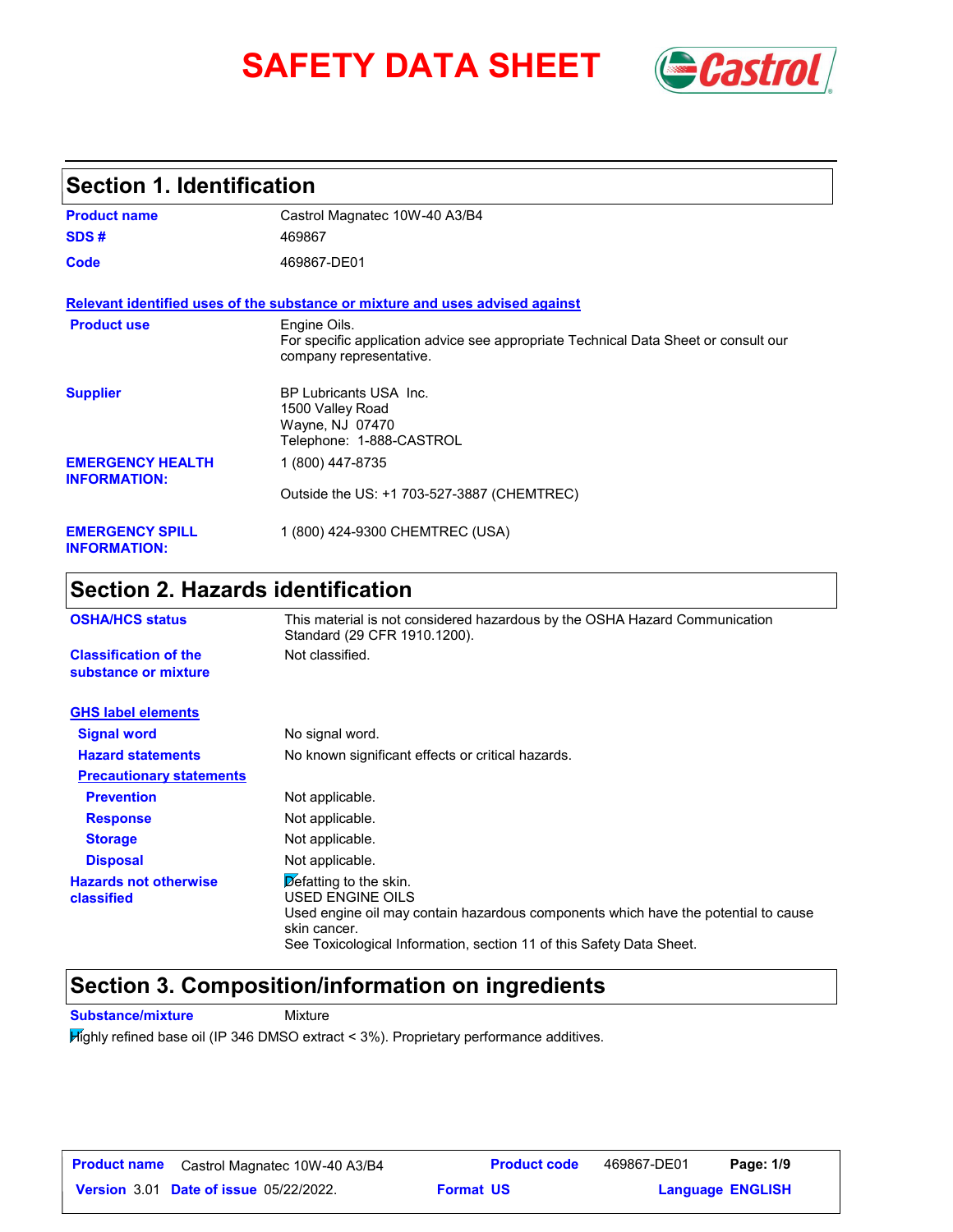## **Section 3. Composition/information on ingredients**

| <b>Ingredient name</b>                                                      | <b>CAS number</b> | $\frac{9}{6}$ |
|-----------------------------------------------------------------------------|-------------------|---------------|
| Distillates (petroleum), hydrotreated heavy paraffinic                      | 64742-54-7        | ≥75 - ≤90     |
| Distillates (petroleum), solvent-dewaxed heavy paraffinic                   | 64742-65-0        | ≤10           |
| Distillates (petroleum), hydrotreated heavy paraffinic                      | 64742-54-7        | -≤5           |
| Phosphorodithioic acid, mixed O,O-bis(1,3-dimethylbutyl and iso-Pr) esters, | 84605-29-8        | ו≥ ≤          |
| zinc salts                                                                  |                   |               |

Any concentration shown as a range is to protect confidentiality or is due to batch variation.

**There are no additional ingredients present which, within the current knowledge of the supplier and in the concentrations applicable, are classified as hazardous to health and hence require reporting in this section.**

**Occupational exposure limits, if available, are listed in Section 8.**

## **Section 4. First aid measures**

#### **Description of necessary first aid measures**

| Eye contact                       | In case of contact, immediately flush eyes with plenty of water for at least 15 minutes.<br>Eyelids should be held away from the eyeball to ensure thorough rinsing. Check for and<br>remove any contact lenses. Get medical attention.             |
|-----------------------------------|-----------------------------------------------------------------------------------------------------------------------------------------------------------------------------------------------------------------------------------------------------|
| <b>Skin contact</b>               | Wash skin thoroughly with soap and water or use recognized skin cleanser. Remove<br>contaminated clothing and shoes. Wash clothing before reuse. Clean shoes thoroughly<br>before reuse. Get medical attention if symptoms occur.                   |
| <b>Inhalation</b>                 | If inhaled, remove to fresh air. In case of inhalation of decomposition products in a fire,<br>symptoms may be delayed. The exposed person may need to be kept under medical<br>surveillance for 48 hours. Get medical attention if symptoms occur. |
| <b>Ingestion</b>                  | Do not induce vomiting unless directed to do so by medical personnel. Get medical<br>attention if symptoms occur.                                                                                                                                   |
| <b>Protection of first-aiders</b> | No action shall be taken involving any personal risk or without suitable training.                                                                                                                                                                  |

#### **Most important symptoms/effects, acute and delayed**

**See Section 11 for more detailed information on health effects and symptoms.**

#### **Indication of immediate medical attention and special treatment needed, if necessary**

| <b>Notes to physician</b>  | Treatment should in general be symptomatic and directed to relieving any effects.<br>In case of inhalation of decomposition products in a fire, symptoms may be delayed.<br>The exposed person may need to be kept under medical surveillance for 48 hours. |
|----------------------------|-------------------------------------------------------------------------------------------------------------------------------------------------------------------------------------------------------------------------------------------------------------|
| <b>Specific treatments</b> | No specific treatment.                                                                                                                                                                                                                                      |

## **Section 5. Fire-fighting measures**

| <b>Extinguishing media</b>                               |                                                                                                                                                                                                |
|----------------------------------------------------------|------------------------------------------------------------------------------------------------------------------------------------------------------------------------------------------------|
| <b>Suitable extinguishing</b><br>media                   | In case of fire, use foam, dry chemical or carbon dioxide extinguisher or spray.                                                                                                               |
| Unsuitable extinguishing<br>media                        | Do not use water jet.                                                                                                                                                                          |
| <b>Specific hazards arising</b><br>from the chemical     | In a fire or if heated, a pressure increase will occur and the container may burst.                                                                                                            |
| <b>Hazardous combustion</b><br>products                  | Combustion products may include the following:<br>carbon oxides (CO, CO <sub>2</sub> ) (carbon monoxide, carbon dioxide)<br>nitrogen oxides ( $NO$ , $NO2$ etc.)                               |
| <b>Special protective actions</b><br>for fire-fighters   | No action shall be taken involving any personal risk or without suitable training. Promptly<br>isolate the scene by removing all persons from the vicinity of the incident if there is a fire. |
| <b>Special protective</b><br>equipment for fire-fighters | Fire-fighters should wear positive pressure self-contained breathing apparatus (SCBA)<br>and full turnout gear.                                                                                |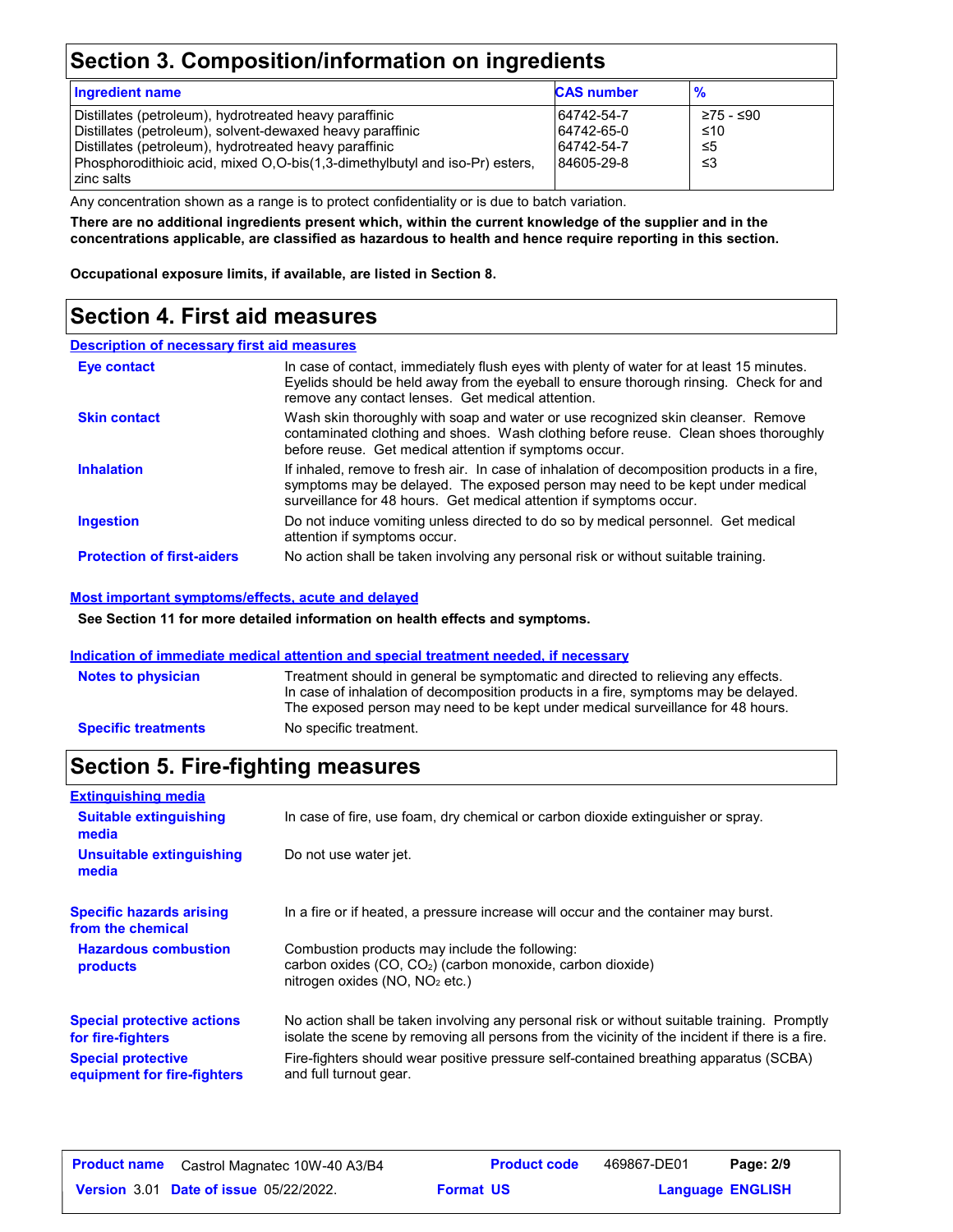## **Section 6. Accidental release measures**

|                                                              | <b>Personal precautions, protective equipment and emergency procedures</b>                                                                                                                                                                                                                                                                                                                         |  |  |
|--------------------------------------------------------------|----------------------------------------------------------------------------------------------------------------------------------------------------------------------------------------------------------------------------------------------------------------------------------------------------------------------------------------------------------------------------------------------------|--|--|
| For non-emergency<br>personnel                               | No action shall be taken involving any personal risk or without suitable training.<br>Evacuate surrounding areas. Keep unnecessary and unprotected personnel from<br>entering. Do not touch or walk through spilled material. Put on appropriate personal<br>protective equipment. Floors may be slippery; use care to avoid falling.                                                              |  |  |
| For emergency responders                                     | If specialized clothing is required to deal with the spillage, take note of any information in<br>Section 8 on suitable and unsuitable materials. See also the information in "For non-<br>emergency personnel".                                                                                                                                                                                   |  |  |
| <b>Environmental precautions</b>                             | Avoid dispersal of spilled material and runoff and contact with soil, waterways, drains<br>and sewers. Inform the relevant authorities if the product has caused environmental<br>pollution (sewers, waterways, soil or air).                                                                                                                                                                      |  |  |
| <b>Methods and materials for containment and cleaning up</b> |                                                                                                                                                                                                                                                                                                                                                                                                    |  |  |
| <b>Small spill</b>                                           | Stop leak if without risk. Move containers from spill area. Absorb with an inert material<br>and place in an appropriate waste disposal container. Dispose of via a licensed waste<br>disposal contractor.                                                                                                                                                                                         |  |  |
| Large spill                                                  | Stop leak if without risk. Move containers from spill area. Prevent entry into sewers,<br>water courses, basements or confined areas. Contain and collect spillage with non-<br>combustible, absorbent material e.g. sand, earth, vermiculite or diatomaceous earth and<br>place in container for disposal according to local regulations. Dispose of via a licensed<br>waste disposal contractor. |  |  |

## **Section 7. Handling and storage**

| <b>Precautions for safe handling</b>                                             |                                                                                                                                                                                                                                                                                                                                                                                                                                                                                                                                                                                               |
|----------------------------------------------------------------------------------|-----------------------------------------------------------------------------------------------------------------------------------------------------------------------------------------------------------------------------------------------------------------------------------------------------------------------------------------------------------------------------------------------------------------------------------------------------------------------------------------------------------------------------------------------------------------------------------------------|
| <b>Protective measures</b>                                                       | Put on appropriate personal protective equipment (see Section 8).                                                                                                                                                                                                                                                                                                                                                                                                                                                                                                                             |
| <b>Advice on general</b><br>occupational hygiene                                 | Eating, drinking and smoking should be prohibited in areas where this material is<br>handled, stored and processed. Wash thoroughly after handling. Remove contaminated<br>clothing and protective equipment before entering eating areas. See also Section 8 for<br>additional information on hygiene measures.                                                                                                                                                                                                                                                                              |
| <b>Conditions for safe storage,</b><br>including any<br><i>incompatibilities</i> | Store in accordance with local regulations. Store in original container protected from<br>direct sunlight in a dry, cool and well-ventilated area, away from incompatible materials<br>(see Section 10) and food and drink. Keep container tightly closed and sealed until<br>ready for use. Store and use only in equipment/containers designed for use with this<br>product. Containers that have been opened must be carefully resealed and kept upright<br>to prevent leakage. Do not store in unlabeled containers. Use appropriate containment<br>to avoid environmental contamination. |
| <b>Not suitable</b>                                                              | Prolonged exposure to elevated temperature                                                                                                                                                                                                                                                                                                                                                                                                                                                                                                                                                    |

## **Section 8. Exposure controls/personal protection**

#### **Control parameters**

**Occupational exposure limits**

**Distillates (petroleum), hydrotreated heavy paraffinic <b>ACGIH TLV (United States).** 

TWA: 5 mg/m<sup>3</sup> 8 hours. Issued/Revised: 11/2009 Form: Inhalable fraction **OSHA PEL (United States).** TWA: 5 mg/m<sup>3</sup> 8 hours. Issued/Revised: 6/1993

Distillates (petroleum), solvent-dewaxed heavy paraffinic **ACGIH TLV (United States).** 

TWA: 5 mg/m<sup>3</sup> 8 hours. Issued/Revised: 11/2009 Form: Inhalable fraction **OSHA PEL (United States).** TWA: 5 mg/m<sup>3</sup> 8 hours. Issued/Revised: 6/1993

Distillates (petroleum), hydrotreated heavy paraffinic **ACGIH TLV (United States).**

TWA: 5 mg/m<sup>3</sup> 8 hours. Issued/Revised:

| <b>Product name</b> | Castrol Magnatec 10W-40 A3/B4                 | <b>Product code</b> | 469867-DE01 | Page: 3/9               |
|---------------------|-----------------------------------------------|---------------------|-------------|-------------------------|
|                     | <b>Version 3.01 Date of issue 05/22/2022.</b> | <b>Format US</b>    |             | <b>Language ENGLISH</b> |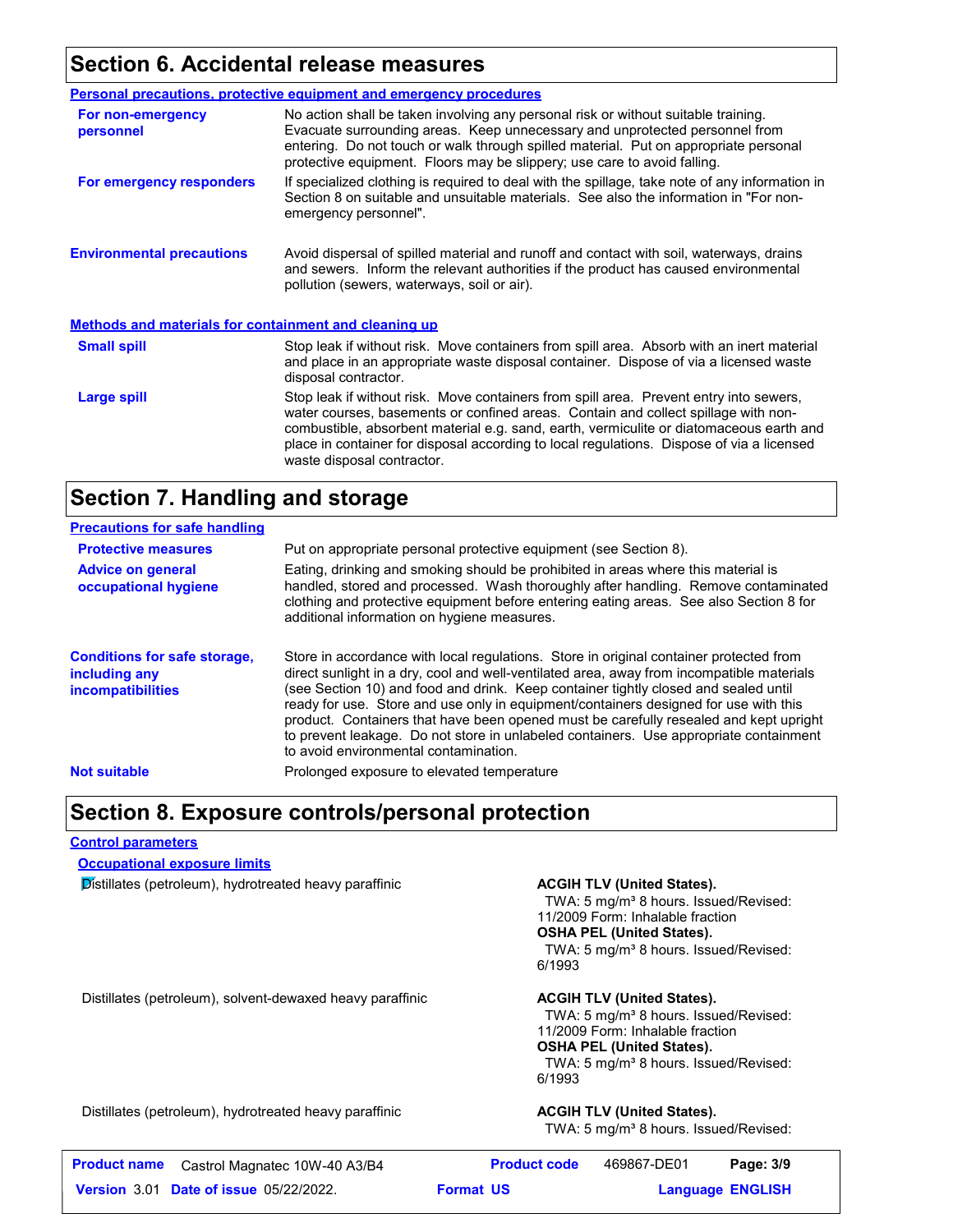## **Section 8. Exposure controls/personal protection**

11/2009 Form: Inhalable fraction **OSHA PEL (United States).** TWA: 5 mg/m<sup>3</sup> 8 hours. Issued/Revised: 6/1993

None.

Phosphorodithioic acid, mixed O,O-bis(1,3-dimethylbutyl and iso-Pr) esters, zinc salts

| <b>Appropriate engineering</b><br>controls | All activities involving chemicals should be assessed for their risks to health, to ensure<br>exposures are adequately controlled. Personal protective equipment should only be<br>considered after other forms of control measures (e.g. engineering controls) have been<br>suitably evaluated. Personal protective equipment should conform to appropriate<br>standards, be suitable for use, be kept in good condition and properly maintained.<br>Your supplier of personal protective equipment should be consulted for advice on<br>selection and appropriate standards. For further information contact your national<br>organisation for standards.<br>Provide exhaust ventilation or other engineering controls to keep the relevant airborne<br>concentrations below their respective occupational exposure limits.<br>The final choice of protective equipment will depend upon a risk assessment. It is<br>important to ensure that all items of personal protective equipment are compatible. |
|--------------------------------------------|------------------------------------------------------------------------------------------------------------------------------------------------------------------------------------------------------------------------------------------------------------------------------------------------------------------------------------------------------------------------------------------------------------------------------------------------------------------------------------------------------------------------------------------------------------------------------------------------------------------------------------------------------------------------------------------------------------------------------------------------------------------------------------------------------------------------------------------------------------------------------------------------------------------------------------------------------------------------------------------------------------|
| <b>Environmental exposure</b><br>controls  | Emissions from ventilation or work process equipment should be checked to ensure they<br>comply with the requirements of environmental protection legislation. In some cases,<br>fume scrubbers, filters or engineering modifications to the process equipment will be<br>necessary to reduce emissions to acceptable levels.                                                                                                                                                                                                                                                                                                                                                                                                                                                                                                                                                                                                                                                                              |
| <b>Individual protection measures</b>      |                                                                                                                                                                                                                                                                                                                                                                                                                                                                                                                                                                                                                                                                                                                                                                                                                                                                                                                                                                                                            |
| <b>Hygiene measures</b>                    | Wash hands, forearms and face thoroughly after handling chemical products, before<br>eating, smoking and using the lavatory and at the end of the working period.<br>Appropriate techniques should be used to remove potentially contaminated clothing.<br>Wash contaminated clothing before reusing. Ensure that eyewash stations and safety<br>showers are close to the workstation location.                                                                                                                                                                                                                                                                                                                                                                                                                                                                                                                                                                                                            |
| <b>Eye/face protection</b>                 | Safety glasses with side shields.                                                                                                                                                                                                                                                                                                                                                                                                                                                                                                                                                                                                                                                                                                                                                                                                                                                                                                                                                                          |
| <b>Skin protection</b>                     |                                                                                                                                                                                                                                                                                                                                                                                                                                                                                                                                                                                                                                                                                                                                                                                                                                                                                                                                                                                                            |
| <b>Hand protection</b>                     | Wear protective gloves if prolonged or repeated contact is likely. Wear chemical<br>resistant gloves. Recommended: Nitrile gloves. The correct choice of protective gloves<br>depends upon the chemicals being handled, the conditions of work and use, and the<br>condition of the gloves (even the best chemically resistant glove will break down after<br>repeated chemical exposures). Most gloves provide only a short time of protection<br>before they must be discarded and replaced. Because specific work environments and<br>material handling practices vary, safety procedures should be developed for each<br>intended application. Gloves should therefore be chosen in consultation with the supplier/<br>manufacturer and with a full assessment of the working conditions.                                                                                                                                                                                                              |
| <b>Body protection</b>                     | Use of protective clothing is good industrial practice.<br>Personal protective equipment for the body should be selected based on the task being<br>performed and the risks involved and should be approved by a specialist before handling<br>this product.<br>Cotton or polyester/cotton overalls will only provide protection against light superficial<br>contamination that will not soak through to the skin. Overalls should be laundered on a<br>regular basis. When the risk of skin exposure is high (e.g. when cleaning up spillages or<br>if there is a risk of splashing) then chemical resistant aprons and/or impervious chemical<br>suits and boots will be required.                                                                                                                                                                                                                                                                                                                      |
| <b>Other skin protection</b>               | Appropriate footwear and any additional skin protection measures should be selected<br>based on the task being performed and the risks involved and should be approved by a<br>specialist before handling this product.                                                                                                                                                                                                                                                                                                                                                                                                                                                                                                                                                                                                                                                                                                                                                                                    |
| <b>Respiratory protection</b>              | In case of insufficient ventilation, wear suitable respiratory equipment.<br>The correct choice of respiratory protection depends upon the chemicals being handled,<br>the conditions of work and use, and the condition of the respiratory equipment. Safety<br>procedures should be developed for each intended application. Respiratory protection<br>equipment should therefore be chosen in consultation with the supplier/manufacturer<br>and with a full assessment of the working conditions.                                                                                                                                                                                                                                                                                                                                                                                                                                                                                                      |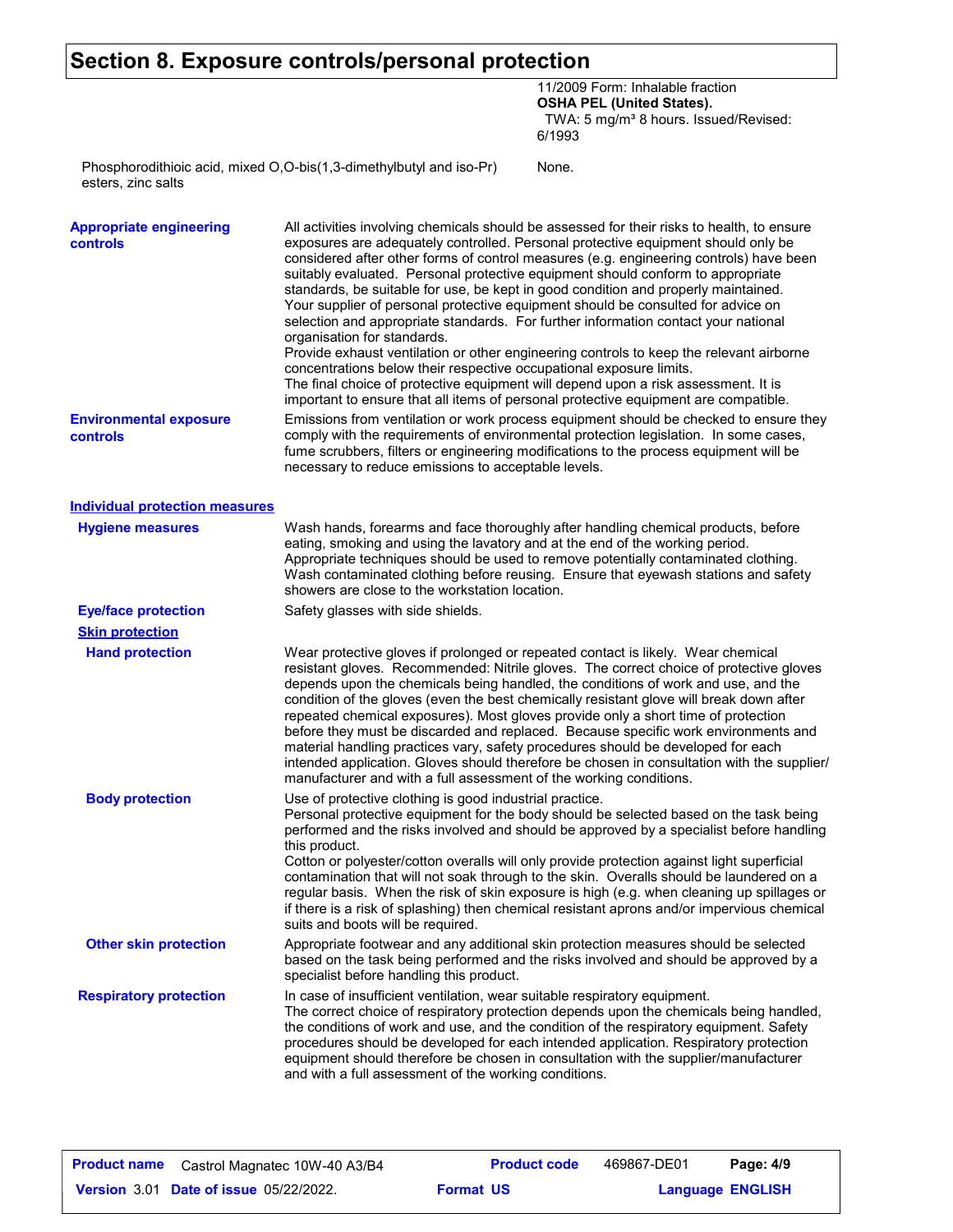## **Section 9. Physical and chemical properties**

The conditions of measurement of all properties are at standard temperature and pressure unless otherwise indicated.

#### **Appearance**

| <b>Physical state</b>                                             | Liquid.                                   |                                              |
|-------------------------------------------------------------------|-------------------------------------------|----------------------------------------------|
| <b>Color</b>                                                      | Amber.                                    |                                              |
| <b>Odor</b>                                                       | Not available.                            |                                              |
| <b>Odor threshold</b>                                             | Not available.                            |                                              |
| рH                                                                | Not applicable.                           |                                              |
| <b>Melting point/freezing point</b>                               | Not available.                            |                                              |
| <b>Boiling point, initial boiling</b><br>point, and boiling range | Not available.                            |                                              |
| <b>Flash point</b>                                                | Open cup: 226°C (438.8°F) [Cleveland]     | Closed cup: 202°C (395.6°F) [Pensky-Martens] |
| <b>Pour point</b>                                                 | -42 °C                                    |                                              |
| <b>Evaporation rate</b>                                           | Not available.                            |                                              |
| <b>Flammability</b>                                               | Not applicable. Based on - Physical state |                                              |
| Lower and upper explosion<br>limit/flammability limit             | Not available.                            |                                              |
| <b>Vapor pressure</b>                                             |                                           | <b>Vapor Pressure at 20</b>                  |

Not available. Not applicable. **Viscosity** Kinematic: 101.1 mm<sup>2</sup> /s (101.1 cSt) at 40°C Kinematic: 13.8 to 16.2 mm²/s (13.8 to 16.2 cSt) at 100°C **Partition coefficient: noctanol/water Decomposition temperature** Not available. **Density Solubility**  $<$ 1000 kg/m<sup>3</sup> (<1 g/cm<sup>3</sup>) at 15°C insoluble in water. **Ingredient name Vapor Pressure at 20˚C Vapor pressure at 50˚C mm Hg kPa Method mm Hg Method**  $\overline{\mathsf{p}}$  istillates (petroleum), <0.08 hydrotreated heavy paraffinic <0.08 <0.011 ASTM D 5191 Distillates (petroleum), <0.08 solvent-dewaxed heavy paraffinic <0.08 <0.011 ASTM D 5191 Distillates (petroleum), <0.08 hydrotreated heavy paraffinic <0.08 <0.011 ASTM D 5191 Phosphorodithioic acid, 0 mixed O,O-bis (1,3-dimethylbutyl and iso-Pr) esters, zinc salts 0 **0 EU A.4 0 0 EU A.4 Relative vapor density Auto-ignition temperature** Not available. **Particle characteristics**

### **Median particle size** Not applicable.

| Section 10. Stability and reactivity         |                                                                                                                                                                         |  |
|----------------------------------------------|-------------------------------------------------------------------------------------------------------------------------------------------------------------------------|--|
| <b>Reactivity</b>                            | No specific test data available for this product. Refer to Conditions to avoid and<br>Incompatible materials for additional information.                                |  |
| <b>Chemical stability</b>                    | The product is stable.                                                                                                                                                  |  |
| <b>Possibility of hazardous</b><br>reactions | Under normal conditions of storage and use, hazardous reactions will not occur.<br>Under normal conditions of storage and use, hazardous polymerization will not occur. |  |

| <b>Product name</b> Castrol Magnatec 10W-40 A3/B4 | <b>Product code</b> | 469867-DE01 | Page: 5/9               |
|---------------------------------------------------|---------------------|-------------|-------------------------|
| <b>Version 3.01 Date of issue 05/22/2022.</b>     | <b>Format US</b>    |             | <b>Language ENGLISH</b> |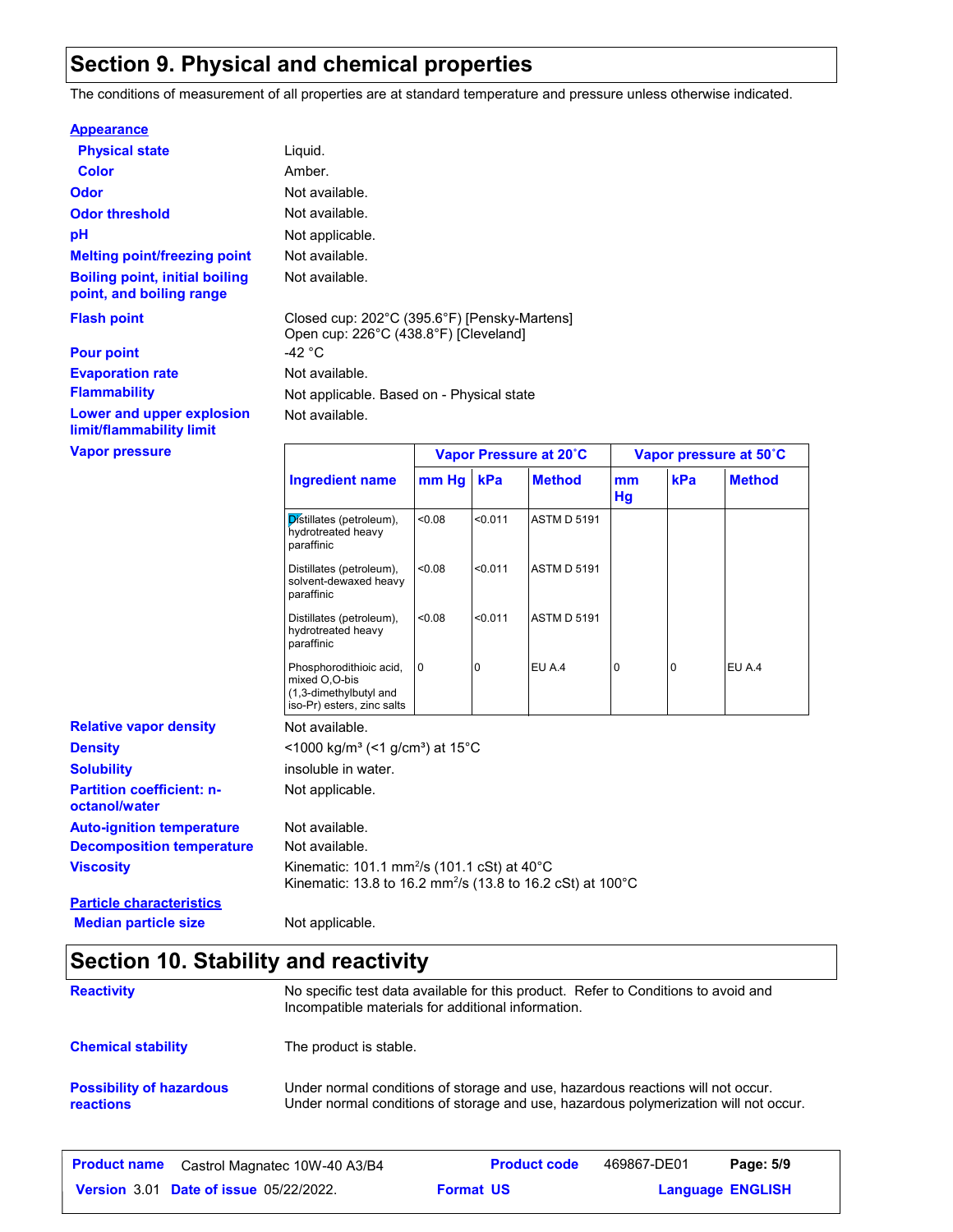## **Section 10. Stability and reactivity**

| <b>Conditions to avoid</b> | Avoid all possible sources of ignition (spark or flame). |  |
|----------------------------|----------------------------------------------------------|--|
|                            |                                                          |  |
|                            |                                                          |  |

**Incompatible materials** Reactive or incompatible with the following materials: oxidizing materials.

**Hazardous decomposition products** Under normal conditions of storage and use, hazardous decomposition products should not be produced.

## **Section 11. Toxicological information**

### **Information on toxicological effects**

| <b>Aspiration hazard</b>                               |                                                   |                                                                                   |
|--------------------------------------------------------|---------------------------------------------------|-----------------------------------------------------------------------------------|
| <b>Name</b>                                            |                                                   | <b>Result</b>                                                                     |
| Distillates (petroleum), hydrotreated heavy paraffinic |                                                   | <b>ASPIRATION HAZARD - Category 1</b>                                             |
| Information on the likely<br>routes of exposure        | Routes of entry anticipated: Dermal, Inhalation.  |                                                                                   |
| <b>Potential acute health effects</b>                  |                                                   |                                                                                   |
| Eye contact                                            | No known significant effects or critical hazards. |                                                                                   |
| <b>Skin contact</b>                                    | No known significant effects or critical hazards. |                                                                                   |
| <b>Inhalation</b>                                      | be delayed following exposure.                    | Exposure to decomposition products may cause a health hazard. Serious effects may |
| <b>Ingestion</b>                                       | No known significant effects or critical hazards. |                                                                                   |

### **Symptoms related to the physical, chemical and toxicological characteristics**

| <b>Eye contact</b>  | No specific data.                                                                |
|---------------------|----------------------------------------------------------------------------------|
| <b>Skin contact</b> | Adverse symptoms may include the following:<br>irritation<br>dryness<br>cracking |
| <b>Inhalation</b>   | No specific data.                                                                |
| <b>Ingestion</b>    | No specific data.                                                                |

|                                         | Delayed and immediate effects and also chronic effects from short and long term exposure                                                                                                                                                                                                                                                                                                                    |
|-----------------------------------------|-------------------------------------------------------------------------------------------------------------------------------------------------------------------------------------------------------------------------------------------------------------------------------------------------------------------------------------------------------------------------------------------------------------|
| <b>Short term exposure</b>              |                                                                                                                                                                                                                                                                                                                                                                                                             |
| <b>Potential immediate</b><br>effects   | Not available.                                                                                                                                                                                                                                                                                                                                                                                              |
| <b>Potential delayed effects</b>        | Not available.                                                                                                                                                                                                                                                                                                                                                                                              |
| <b>Long term exposure</b>               |                                                                                                                                                                                                                                                                                                                                                                                                             |
| <b>Potential immediate</b><br>effects   | Not available.                                                                                                                                                                                                                                                                                                                                                                                              |
| <b>Potential delayed effects</b>        | Not available.                                                                                                                                                                                                                                                                                                                                                                                              |
| <b>Potential chronic health effects</b> |                                                                                                                                                                                                                                                                                                                                                                                                             |
| <b>General</b>                          | USED ENGINE OILS<br>Combustion products resulting from the operation of internal combustion engines<br>contaminate engine oils during use. Used engine oil may contain hazardous<br>components which have the potential to cause skin cancer. Frequent or prolonged<br>contact with all types and makes of used engine oil must therefore be avoided and a<br>high standard of personal hygiene maintained. |
| <b>Carcinogenicity</b>                  | No known significant effects or critical hazards.                                                                                                                                                                                                                                                                                                                                                           |
| <b>Mutagenicity</b>                     | No known significant effects or critical hazards.                                                                                                                                                                                                                                                                                                                                                           |
| <b>Teratogenicity</b>                   | No known significant effects or critical hazards.                                                                                                                                                                                                                                                                                                                                                           |
| <b>Developmental effects</b>            | No known significant effects or critical hazards.                                                                                                                                                                                                                                                                                                                                                           |
| <b>Fertility effects</b>                | No known significant effects or critical hazards.                                                                                                                                                                                                                                                                                                                                                           |
|                                         |                                                                                                                                                                                                                                                                                                                                                                                                             |

| <b>Product name</b> Castrol Magnatec 10W-40 A3/B4 |                  | <b>Product code</b> | 469867-DE01             | Page: 6/9 |  |
|---------------------------------------------------|------------------|---------------------|-------------------------|-----------|--|
| <b>Version 3.01 Date of issue 05/22/2022.</b>     | <b>Format US</b> |                     | <b>Language ENGLISH</b> |           |  |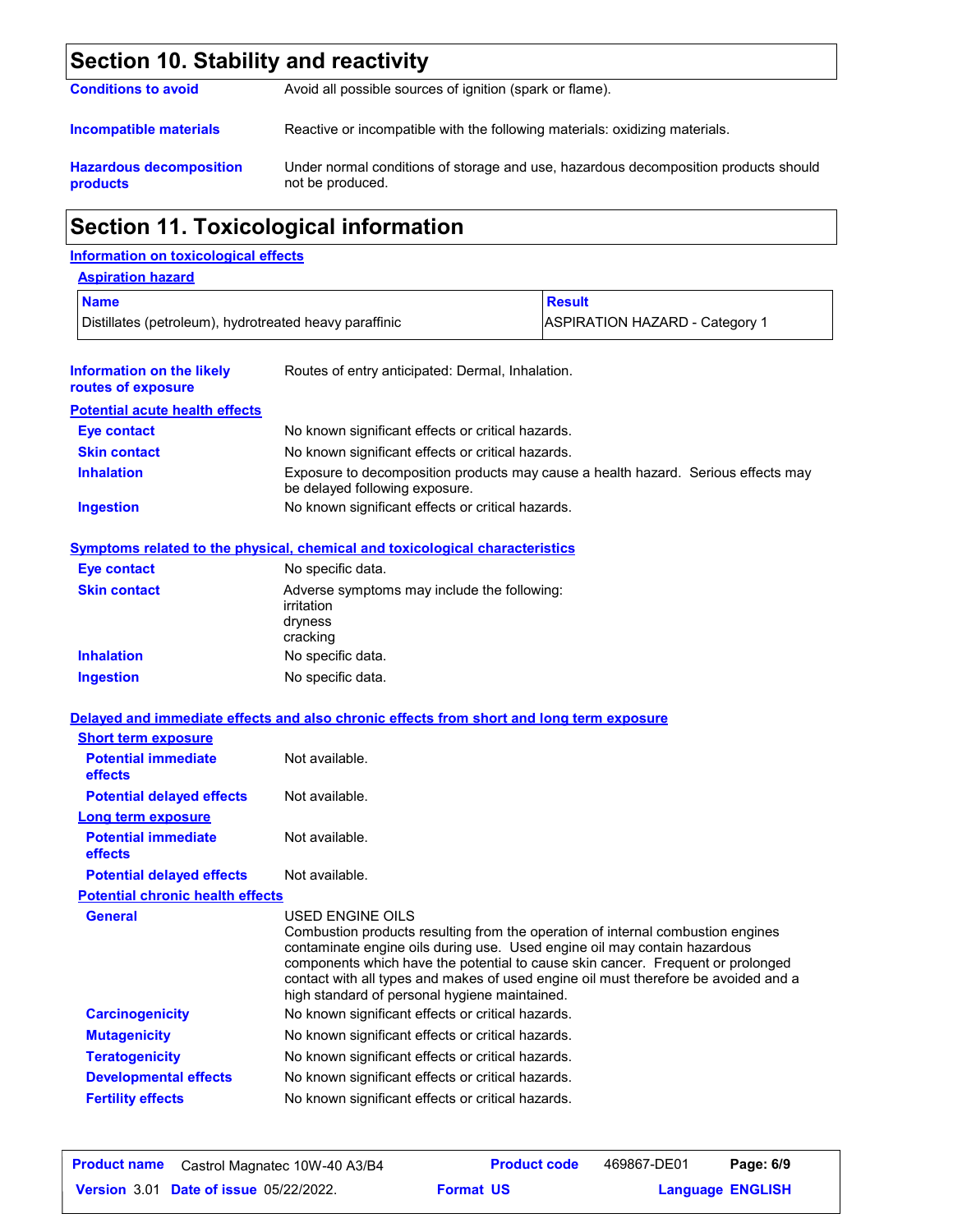## **Section 11. Toxicological information**

**Numerical measures of toxicity**

Not available. **Acute toxicity estimates**

## **Section 12. Ecological information**

#### **Toxicity**

No testing has been performed by the manufacturer.

#### **Persistence and degradability**

Expected to be biodegradable.

#### **Bioaccumulative potential**

This product is not expected to bioaccumulate through food chains in the environment.

| <b>Mobility in soil</b>                                 |                                                                                                                           |
|---------------------------------------------------------|---------------------------------------------------------------------------------------------------------------------------|
| <b>Soil/water partition</b><br><b>coefficient (Koc)</b> | Not available.                                                                                                            |
| <b>Mobility</b>                                         | Spillages may penetrate the soil causing ground water contamination.                                                      |
| <b>Other adverse effects</b>                            | No known significant effects or critical hazards.                                                                         |
| <b>Other ecological information</b>                     | Spills may form a film on water surfaces causing physical damage to organisms. Oxygen<br>transfer could also be impaired. |

## **Section 13. Disposal considerations**

The generation of waste should be avoided or minimized wherever possible. Significant quantities of waste product residues should not be disposed of via the foul sewer but processed in a suitable effluent treatment plant. Dispose of surplus and non-recyclable products via a licensed waste disposal contractor. Disposal of this product, solutions and any by-products should at all times comply with the requirements of environmental protection and waste disposal legislation and any regional local authority requirements. Waste packaging should be recycled. Incineration or landfill should only be considered when recycling is not feasible. This material and its container must be disposed of in a safe way. Empty containers or liners may retain some product residues. Avoid dispersal of spilled material and runoff and contact with soil, waterways, drains and sewers. **Disposal methods**

## **Section 14. Transport information**

|                                        | <b>DOT Classification</b> | <b>TDG Classification</b> | <b>IMDG</b>    | <b>IATA</b>              |
|----------------------------------------|---------------------------|---------------------------|----------------|--------------------------|
| <b>UN number</b>                       | <b>Not regulated.</b>     | Mot regulated.            | Not regulated. | Not regulated.           |
| <b>UN proper</b><br>shipping name      |                           |                           |                | ۰                        |
| <b>Transport</b><br>hazard class(es)   |                           |                           |                | $\overline{\phantom{0}}$ |
| <b>Packing group</b>                   | $\overline{a}$            |                           |                | -                        |
| <b>Environmental</b><br><b>hazards</b> | No.                       | No.                       | No.            | No.                      |
|                                        |                           |                           |                |                          |

| <b>Product name</b> Castrol Magnatec 10W-40 A3/B4 |                  | <b>Product code</b> | 469867-DE01             | Page: 7/9 |  |
|---------------------------------------------------|------------------|---------------------|-------------------------|-----------|--|
| <b>Version 3.01 Date of issue 05/22/2022.</b>     | <b>Format US</b> |                     | <b>Language ENGLISH</b> |           |  |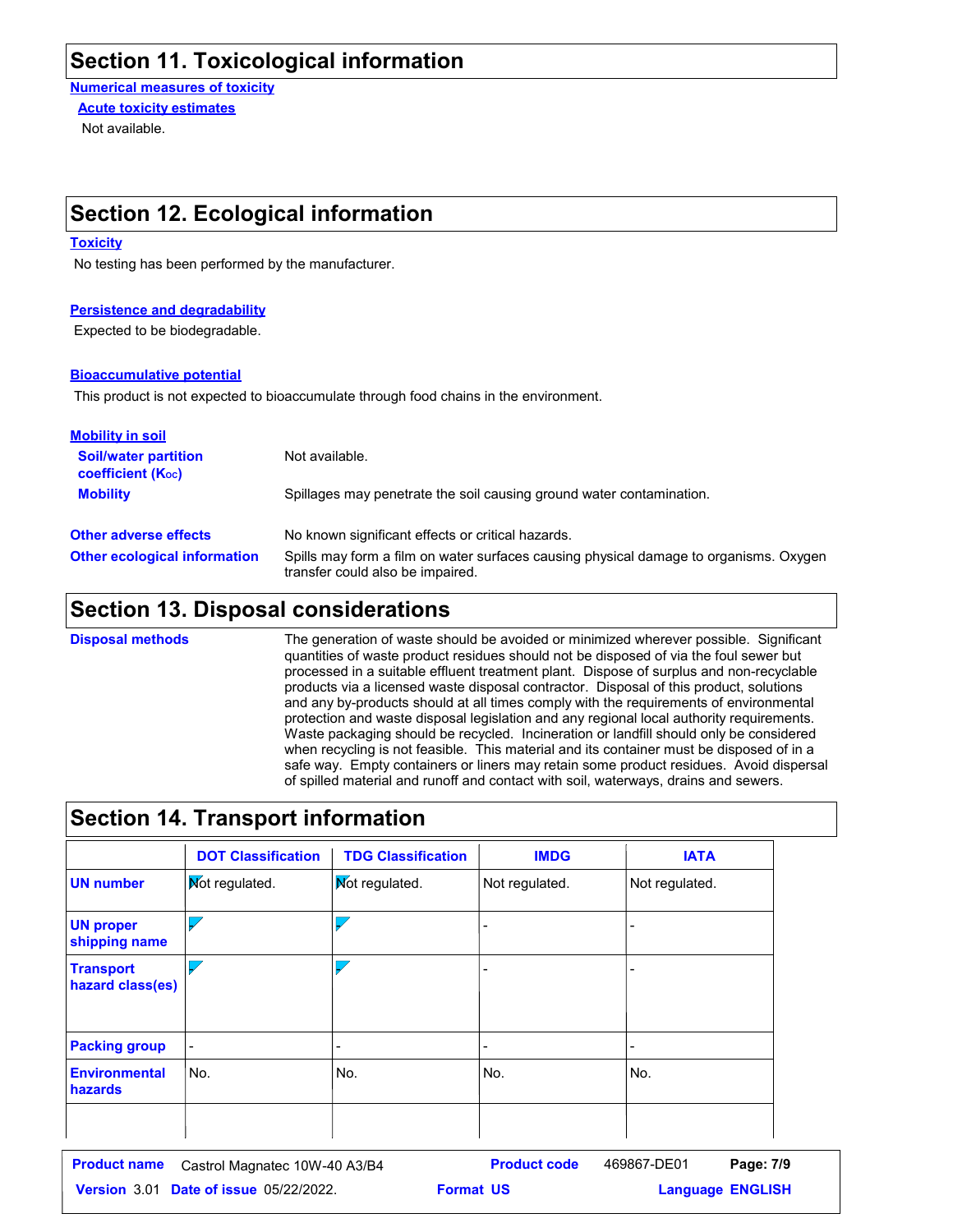| Section 14. Transport information        |  |  |  |  |  |
|------------------------------------------|--|--|--|--|--|
| <b>Additional</b><br><b>linformation</b> |  |  |  |  |  |

**Special precautions for user** Not available.

**Transport in bulk according to IMO instruments** Not available.

## **Section 15. Regulatory information**

#### **U.S. Federal regulations**

**United States inventory** At least one component is not listed.

**SARA 302/304 (TSCA 8b)**

**Composition/information on ingredients**

No products were found.

#### **SARA 311/312**

**Classification**

Not applicable.

#### **SARA 313**

|                                           | <b>Product name</b>                                                                                    | <b>CAS number</b> | <b>Concentration</b> |
|-------------------------------------------|--------------------------------------------------------------------------------------------------------|-------------------|----------------------|
| <b>Form R - Reporting</b><br>requirements | $\mathsf{P}$ hosphorodithioic acid, mixed O,O-bis<br>(1,3-dimethylbutyl and iso-Pr) esters, zinc salts | 84605-29-8        | 0.73863 - 1.1513     |
| <b>Supplier notification</b>              | Phosphorodithioic acid, mixed O,O-bis<br>(1,3-dimethylbutyl and iso-Pr) esters, zinc salts             | 84605-29-8        | 0.73863 - 1.1513     |

SARA 313 notifications must not be detached from the SDS and any copying and redistribution of the SDS shall include copying and redistribution of the notice attached to copies of the SDS subsequently redistributed.

#### **State regulations**

| <b>Massachusetts</b> | The following components are listed: OIL MIST, MINERAL; OIL MIST, MINERAL; OIL<br>MIST. MINERAL                                                                                                             |
|----------------------|-------------------------------------------------------------------------------------------------------------------------------------------------------------------------------------------------------------|
| <b>New Jersey</b>    | The following components are listed: Amines, polyethylenepoly-, reaction products with<br>succinic anhydride polyisobutenyl derivs., borated; ZINC compounds; MINERAL OIL<br>(UNTREATED and MILDLY TREATED) |
| <b>Pennsylvania</b>  | The following components are listed: Amines, polyethylenepoly-, reaction products with<br>succinic anhydride polyisobutenyl derivs., borated; ZINC COMPOUNDS                                                |

#### **California Prop. 65**

**A WARNING**: This product can expose you to chemicals including Ethylene oxide, Lead, Benzene and cadmium, which are known to the State of California to cause cancer and birth defects or other reproductive harm. This product can expose you to chemicals including Nickel, Naphthalene, Ethylbenzene, Naphthalene and Ethylbenzene, which are known to the State of California to cause cancer, and Methanol, Ethylene Glycol, Toluene, Methanol and Toluene, which are known to the State of California to cause birth defects or other reproductive harm. For more information go to www.P65Warnings.ca.gov.

| <b>Other regulations</b>                                                                                  |                                                                                                                          |
|-----------------------------------------------------------------------------------------------------------|--------------------------------------------------------------------------------------------------------------------------|
| <b>Australia inventory (AIIC)</b>                                                                         | At least one component is not listed.                                                                                    |
| <b>Canada inventory</b>                                                                                   | At least one component is not listed.                                                                                    |
| <b>China inventory (IECSC)</b>                                                                            | At least one component is not listed.                                                                                    |
| <b>Japan inventory (CSCL)</b><br><b>Korea inventory (KECI)</b><br><b>Philippines inventory</b><br>(PICCS) | At least one component is not listed.<br>All components are listed or exempted.<br>At least one component is not listed. |
| <b>Taiwan Chemical</b><br><b>Substances Inventory</b><br>(TCSI)                                           | All components are listed or exempted.                                                                                   |
| <b>REACH Status</b>                                                                                       | The company, as identified in Section 1, sel                                                                             |

**Rells this product in the EU in compliance with** the current requirements of REACH.

| <b>Product name</b> Castrol Magnatec 10W-40 A3/B4 |                  | <b>Product code</b> | 469867-DE01             | Page: 8/9 |  |
|---------------------------------------------------|------------------|---------------------|-------------------------|-----------|--|
| <b>Version 3.01 Date of issue 05/22/2022.</b>     | <b>Format US</b> |                     | <b>Language ENGLISH</b> |           |  |